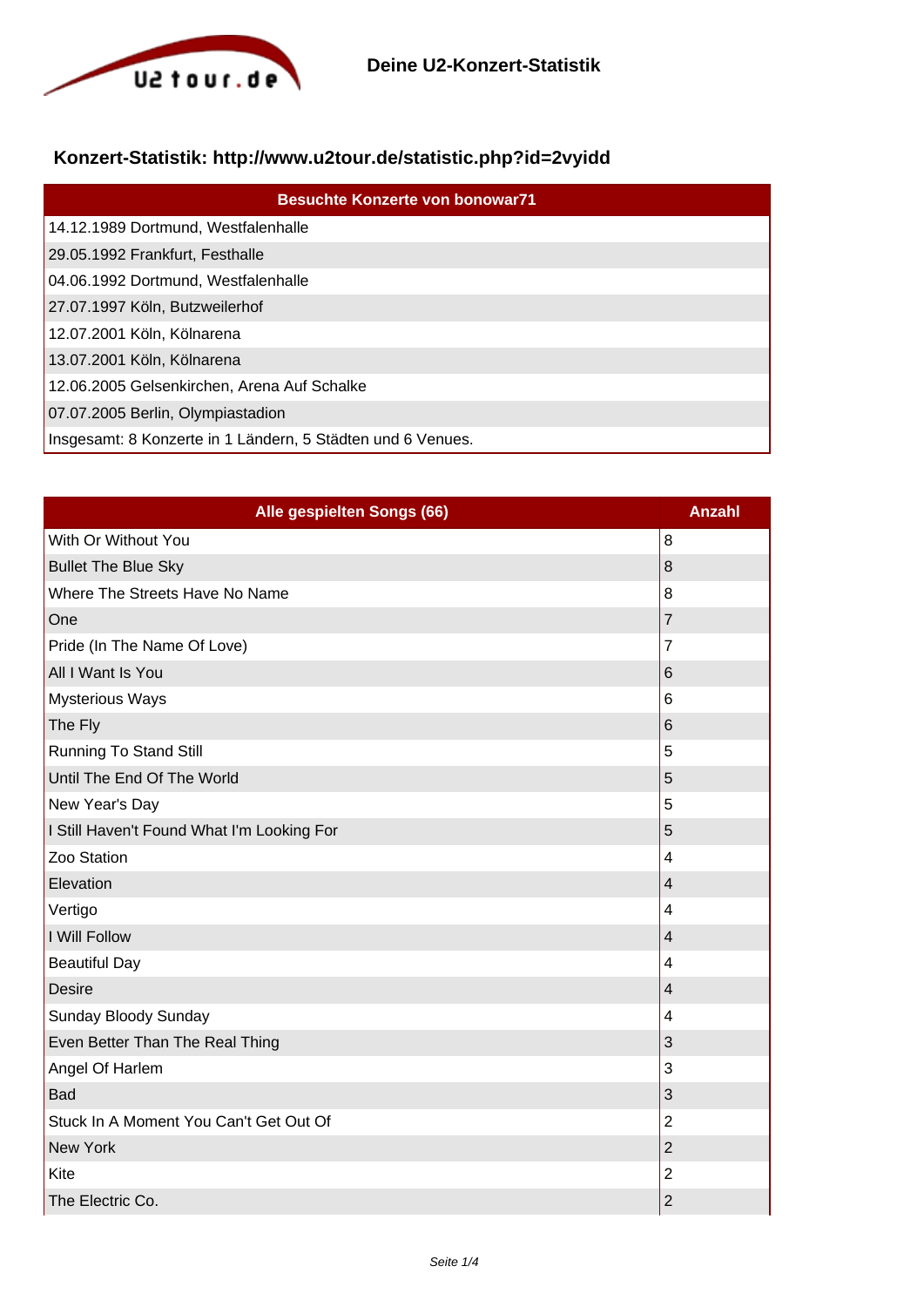

| Love And Peace Or Else                     | $\overline{2}$ |
|--------------------------------------------|----------------|
| All Because Of You                         | $\overline{2}$ |
| Yahweh                                     | $\overline{2}$ |
| Sometimes You Can't Make It On Your Own    | $\overline{2}$ |
| Miracle Drug                               | $\overline{2}$ |
| Gone                                       | $\overline{2}$ |
| City Of Blinding Lights                    | $\overline{2}$ |
| Walk On                                    | $\overline{2}$ |
| Love Is Blindness                          | $\overline{2}$ |
| Satellite Of Love                          | $\overline{2}$ |
| Who's Gonna Ride Your Wild Horses          | $\overline{2}$ |
| When Love Comes To Town                    | $\overline{2}$ |
| Ultra Violet (Light My Way)                | $\overline{2}$ |
| <b>Unchained Melody</b>                    | $\overline{2}$ |
| Stand By Me                                | $\overline{2}$ |
| <b>MLK</b>                                 | $\overline{2}$ |
| Tryin' To Throw Your Arms Around The World | $\overline{2}$ |
| The Cry                                    | 1              |
| Wake Up Dead Man                           | 1              |
| '40'                                       | 1              |
| Love Rescue Me                             | 1              |
| The Unforgettable Fire                     | 1              |
| Party Girl                                 | 1              |
| God Part II                                | 1              |
| All Along The Watchtower                   | 1              |
| Van Diemen's Land                          | 1              |
| The Ground Beneath Her Feet                | 1              |
| Stay (Faraway, So Close!)                  | 1              |
| Please                                     | 1              |
| Discothèque                                | 1              |
| Miami                                      | 1              |
| Staring At The Sun                         | $\mathbf 1$    |
| Last Night On Earth                        | 1              |
| If You Wear That Velvet Dress              | 1              |
| Hold Me, Thrill Me, Kiss Me, Kill Me       | 1              |
| Out Of Control                             | 1              |
| Mofo                                       | 1              |
| In A Little While                          | 1              |
| Dancing Queen                              | 1              |
| <b>Sweetest Thing</b>                      | 1              |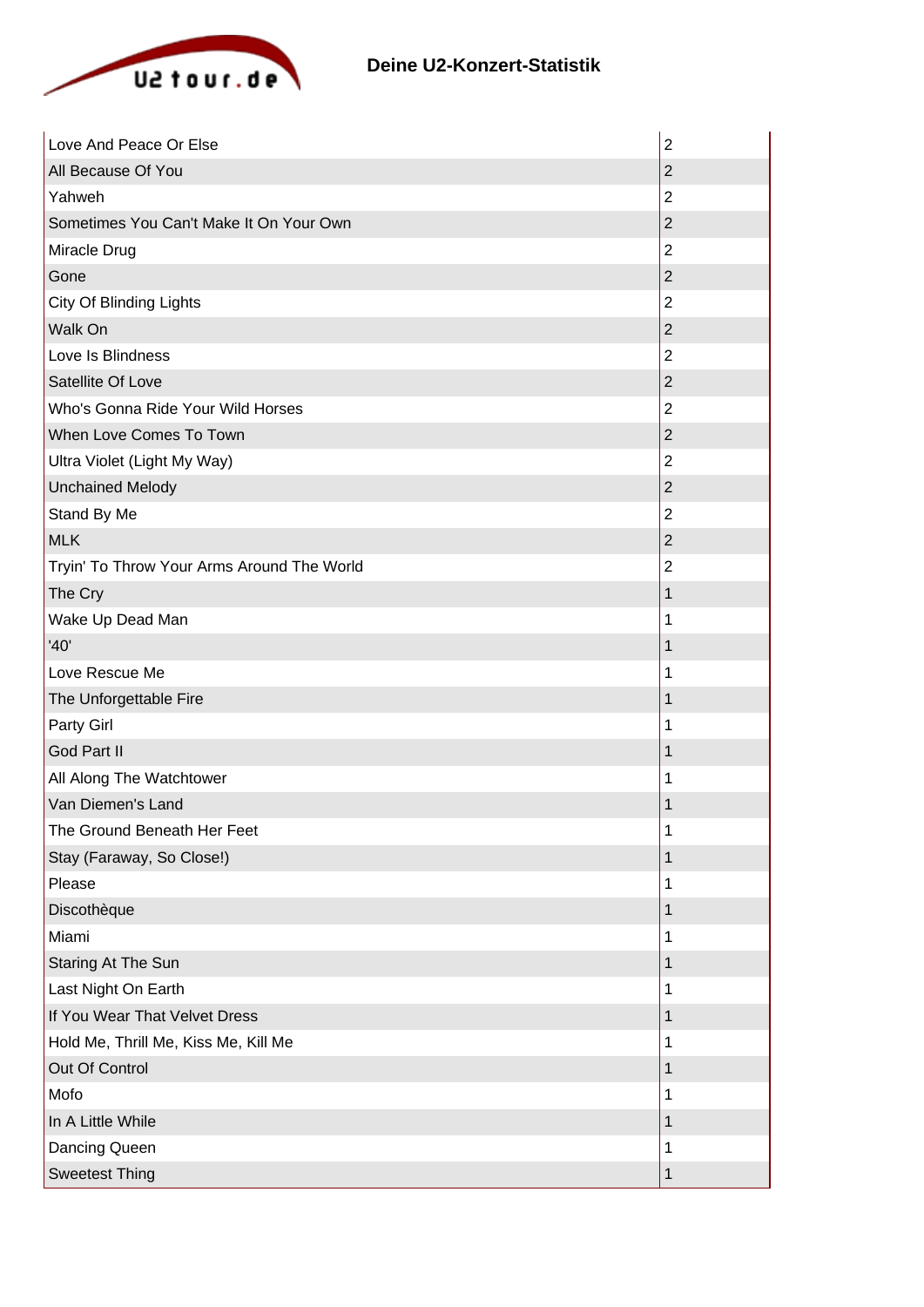

| <b>Alle Cover-Songs (5)</b> | Anzahl |
|-----------------------------|--------|
| Stand By Me                 |        |
| Satellite Of Love           |        |
| Unchained Melody            |        |
| Dancing Queen               |        |
| All Along The Watchtower    |        |

| <b>Opening Songs (5)</b>       | Anzahl |
|--------------------------------|--------|
| Vertigo                        |        |
| Zoo Station                    |        |
| Elevation                      |        |
| Mofo                           |        |
| Where The Streets Have No Name |        |

| <b>Closing Songs (5)</b> | <b>Anzahl</b> |
|--------------------------|---------------|
| Vertigo                  | ົ             |
| Love Is Blindness        | ◠             |
| Walk On                  |               |
| MLK                      |               |
| $^{\prime}$ '40'         |               |

| <b>Alben (12)</b>               | Anzahl |
|---------------------------------|--------|
| Achtung Baby                    | 21.91% |
| The Joshua Tree                 | 18.99% |
| Rattle And Hum                  | 10.56% |
| All That You Can't Leave Behind | 9.94%  |
| How To Dismantle An Atomic Bomb | 8.79%  |
| The Unforgettable Fire          | 7.1%   |
| Pop                             | 5.43%  |
| War                             | 5.41%  |
| Boy                             | 3.76%  |
| The Best Of 1980-1990           | 1.6%   |
| October (Remastered)            | 0.53%  |
| Zooropa                         | 0.53%  |

| Vorgruppen (8)         | Anzahl |
|------------------------|--------|
| <b>Fatima Mansions</b> | -      |